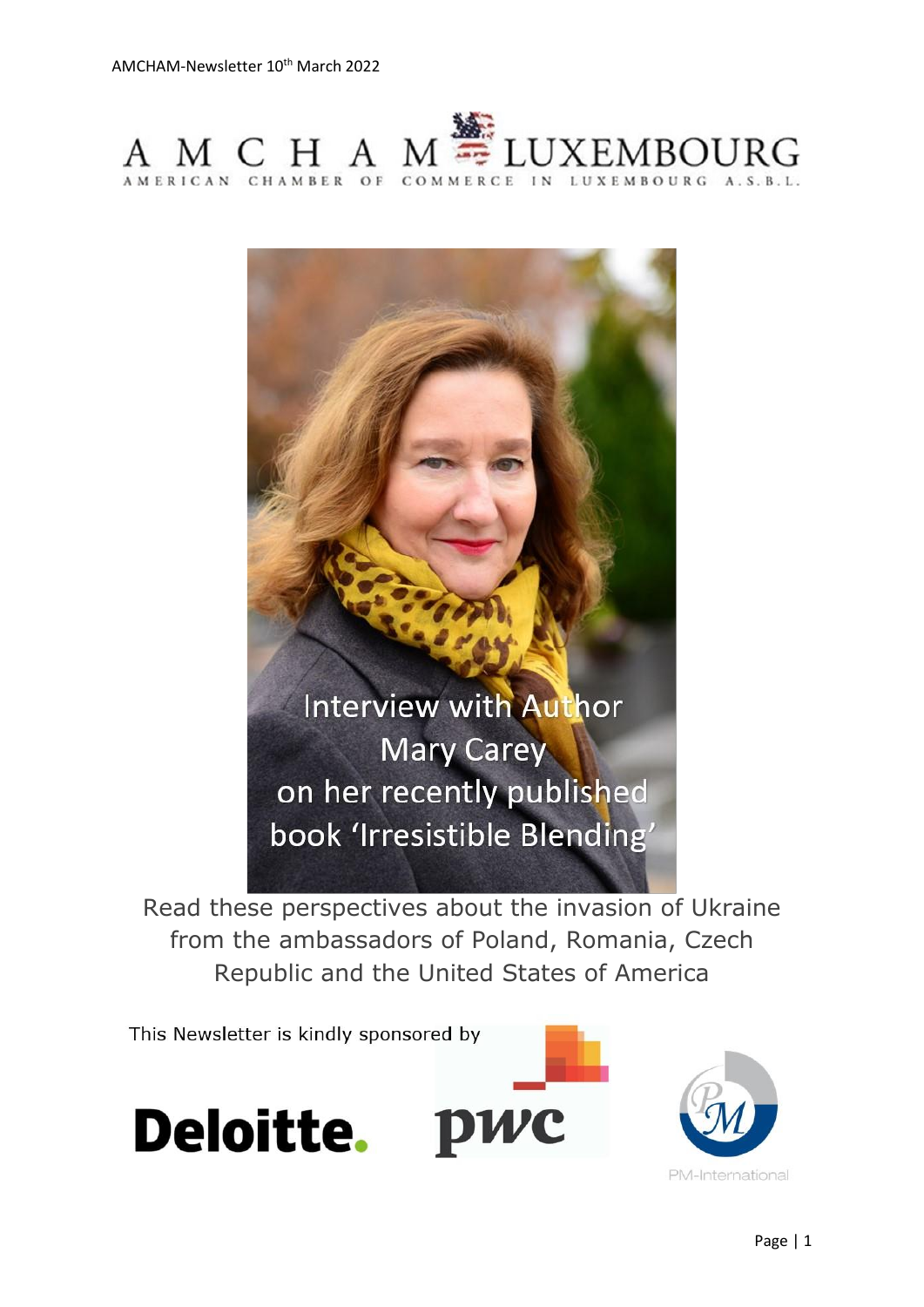

**Interview With Luxembourg based author Mary Carey read [here](https://www.amcham.lu/newsletter/chairmans-remarks-10th-march-2022/)**



**Interview With Luxembourg based author Mary Carey about Her book, 'Irresistible Blending' a science fiction/psychological thriller! [here](https://www.amcham.lu/newsletter/interview-with-mary-carey/)**



**Abal lunch with Mary Carey that took place on 7th March read [here](https://chronicle.lu/category/american-chamber-amcham/39939-abal-luncheon-mary-carey-shares-tips-on-writing-a-book-getting-published)**

*Photo Credit: Chronicle.lu*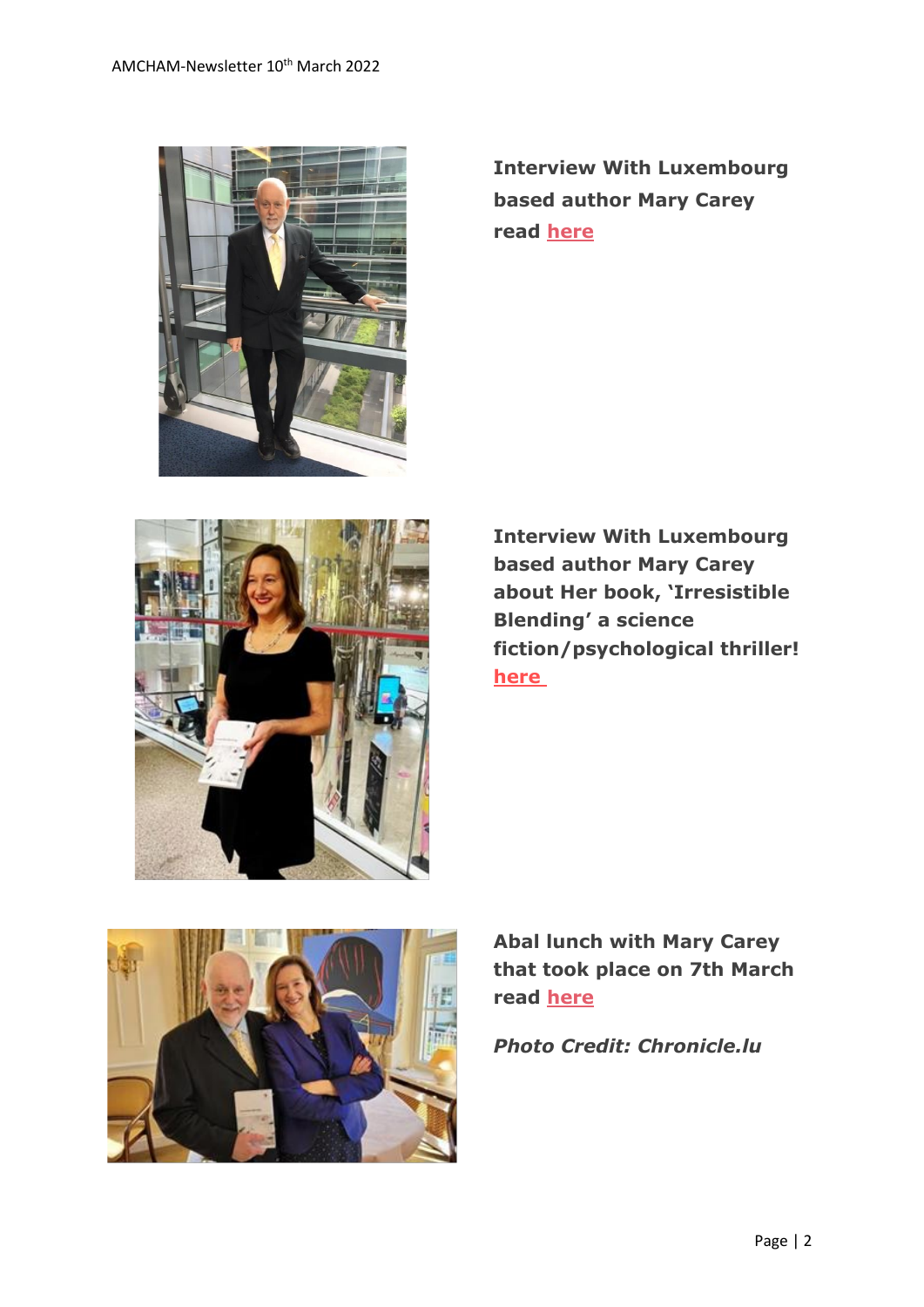



**Hybrid War-Cyber Attacks**

**Excellent Article written by The Amcham Digital Committee Read [Here](https://www.amcham.lu/newsletter/hybrid-war-cyber-attacks/)**

**Circular letter to all persons and entities supervised by the CSSF**

**Read the letter [here](https://www.cssf.lu/en/2022/03/circular-letter-to-all-persons-and-entities-supervised-by-the-cssf/) International Financial Sanctions [here](https://www.cssf.lu/en/international-financial-sanctions/)**







**Are you hosting a Ukrainian family? Here are some really useful slides with basic needs translated into English [here](https://www.amcham.lu/wp-content/uploads/2022/03/US-Ukrainian.pdf)**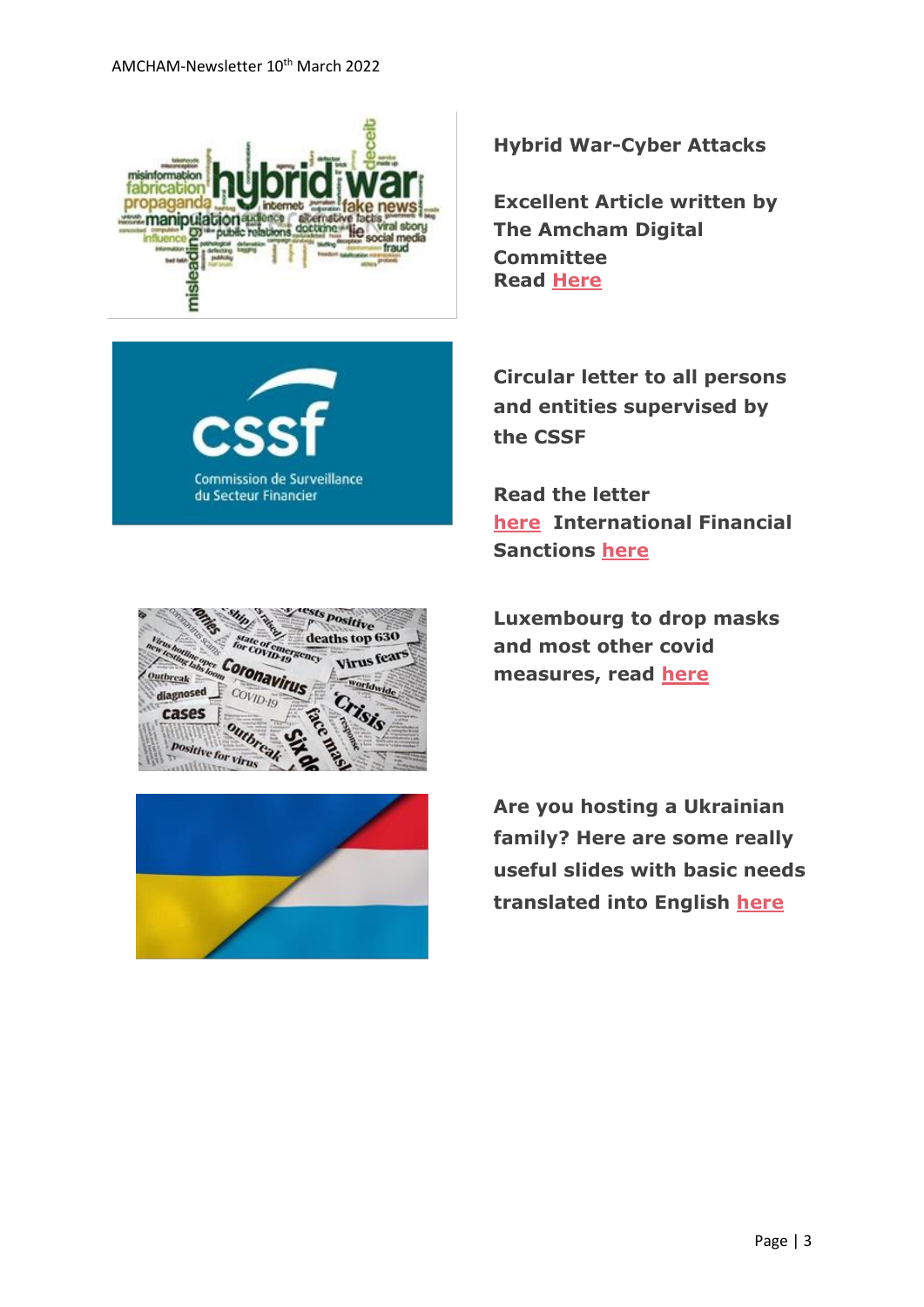#### AMCHAM-Newsletter 10<sup>th</sup> March 2022



**Introducing Betty Reid Soskin - A living legend!**

**Read her story [here](https://www.amcham.lu/newsletter/betty-reid-soskin-a-legend/)**



**Swedes, Finns favour NATO entry in wake of Ukraine war Read the LuxTimes article [here](https://www.luxtimes.lu/en/world/swedes-finns-favour-nato-entry-in-wake-of-ukraine-war-62221455de135b923609f59c)**

## **FRAGOMEN**

# **Russia-Ukraine Crisis:**

Resources and crisis management pointers for employers

**Fragomen is closely monitoring the rapidly changing situation in Ukraine. We fully understand the need for considered and timely action for your employees and their families—and we hold their safety and security paramount. The presentation slides can be found [here.](https://pages.fragomen.com/rs/130-CKI-333/images/Russia-Ukraine%20Crisis%20Webinar%20-%20March%202022.pdf?mkt_tok=MTMwLUNLSS0zMzMAAAGC6sNEgaF352tUsnGjMgPtggbr9hMaFPRxIKZk6FPFr0THQKXlmNN-IDV8yKvopmT0zeWZ9kufqJIM-az7_yGPCzMtozgOAvvXfv1UWJPT4A) To view the webcast ondemand on the Russia-Ukraine crisis as you can click [here.](https://event.on24.com/wcc/r/3683420/BE3BACF1796D3F22154C9D34ED96BFFA?mkt_tok=MTMwLUNLSS0zMzMAAAGC6sNEgY347aa5z-V136cfRdn-HBdobN8apbcFX5jEjreeGtw477u7LAkdOO6ROFTUXU8How6lNlmsr_4BKAJU_0YvItrHTHAYAb3cSh-Zqg) You will be required to register at Fragomen**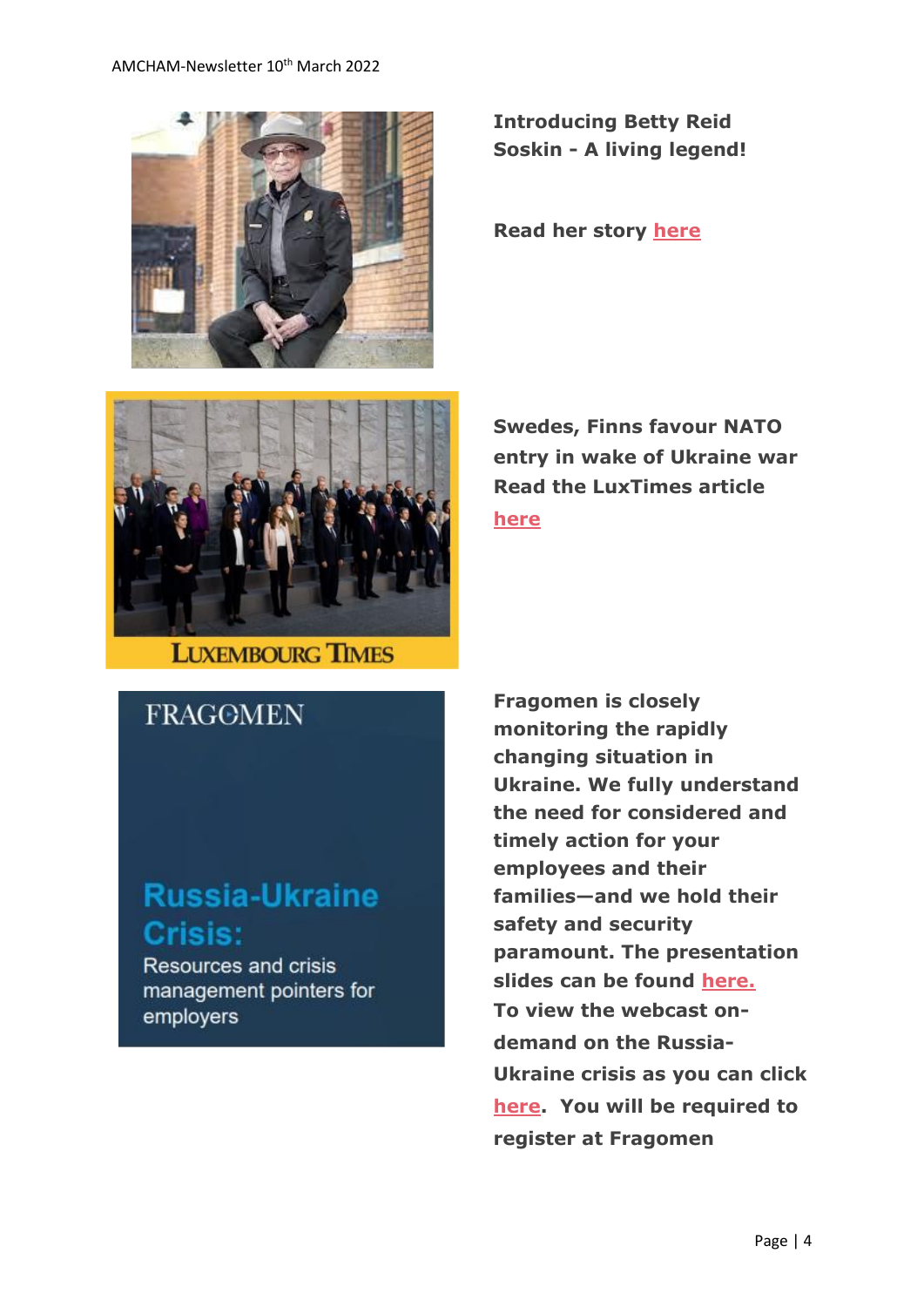

*Ukraine: Navigating an International Crisis- A report from Marsh read [here](https://www.marshmclennan.com/pages/ukraine--navigating-an-international-crisis.html)*



# alterDomus\*

A M C H A M<sup>S</sup>LUXEMBOURG

wieges for ou

**Leave for Family Reasons extension, read [here](https://www.amcham.lu/newsletter/the-leave-for-family-reason-in-the-context-of-the-covid-19-pandemic-extended-until-30-april-2022/)**

### **Profiling our AMCHAM Members**

Each week AMCHAM will highlight a few affiliated companies that we are proud to call our members.

#### **Click [here](https://www.amcham.lu/newsletter/profiling-our-amcham-members-10th-march-2022/)**



**Want to join the AMBC but you're not a member? Join [here](https://www.amcham.lu/amcham-benefits-club/ambc-card-for-non-members/)**

**New Partners [here](https://www.amcham.lu/newsletter/new-mbc-partners-10th-march-2022/)**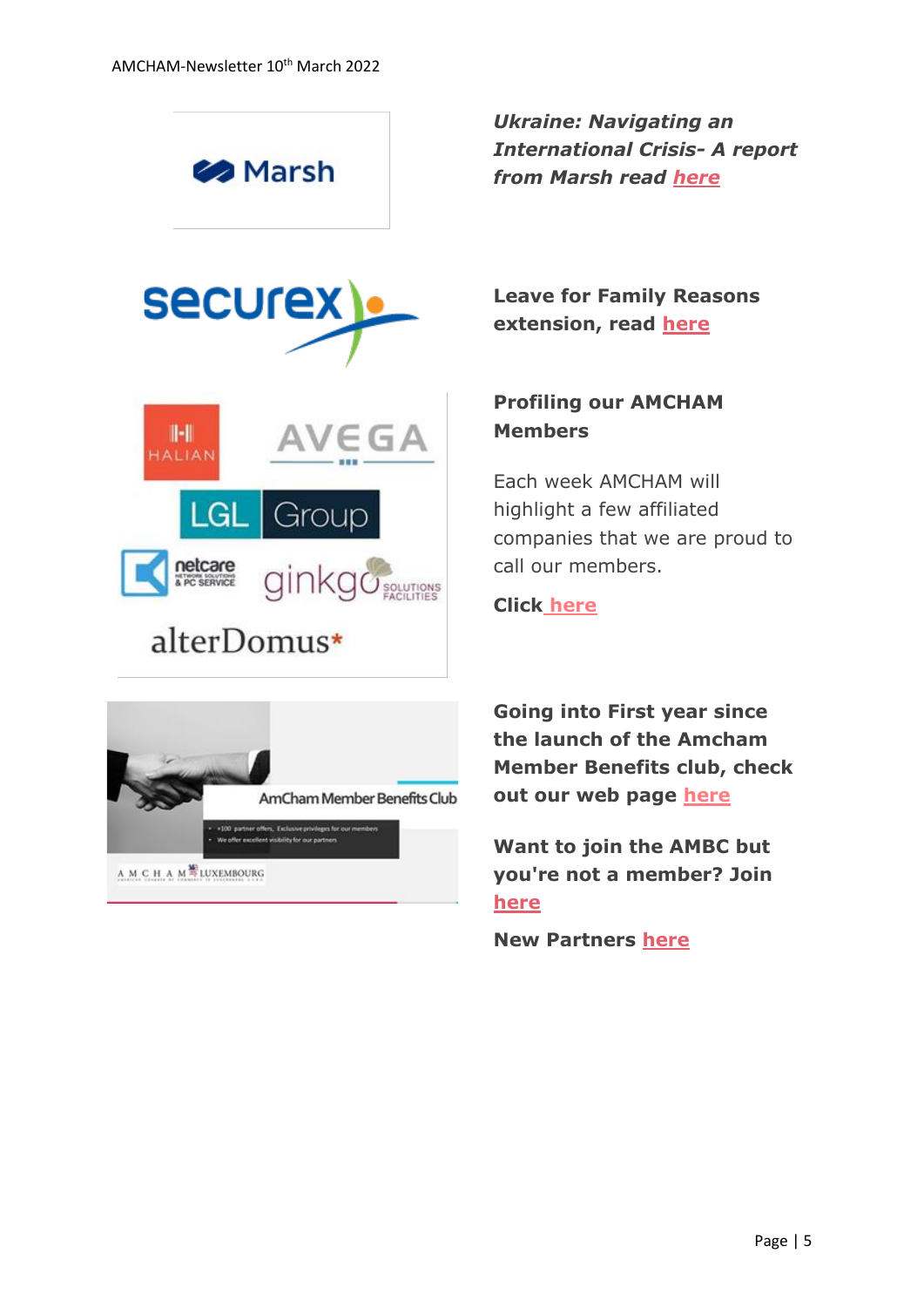

#### *Upcoming Events*



**A traditional South African dessert, the legendary Melktert (Milk Tart) Recipe [here](https://www.amcham.lu/newsletter/recipe-south-african-dessert-melktert-milk-tart/)**

**Monday March 21st - 12 noon - 2pm**

**Amcham ABAL Lunch introducing the American Ambassador to Luxembourg, Thomas M. Barrett Purchase your tickets [here](https://send.lola.lu/t/d-l-fljkiid-tdxlhyduy-f/)**





2022

**Introducing our new Members:**

**Click [here](https://www.amcham.lu/newsletter/new-members-as-of-10th-march-2022/)**